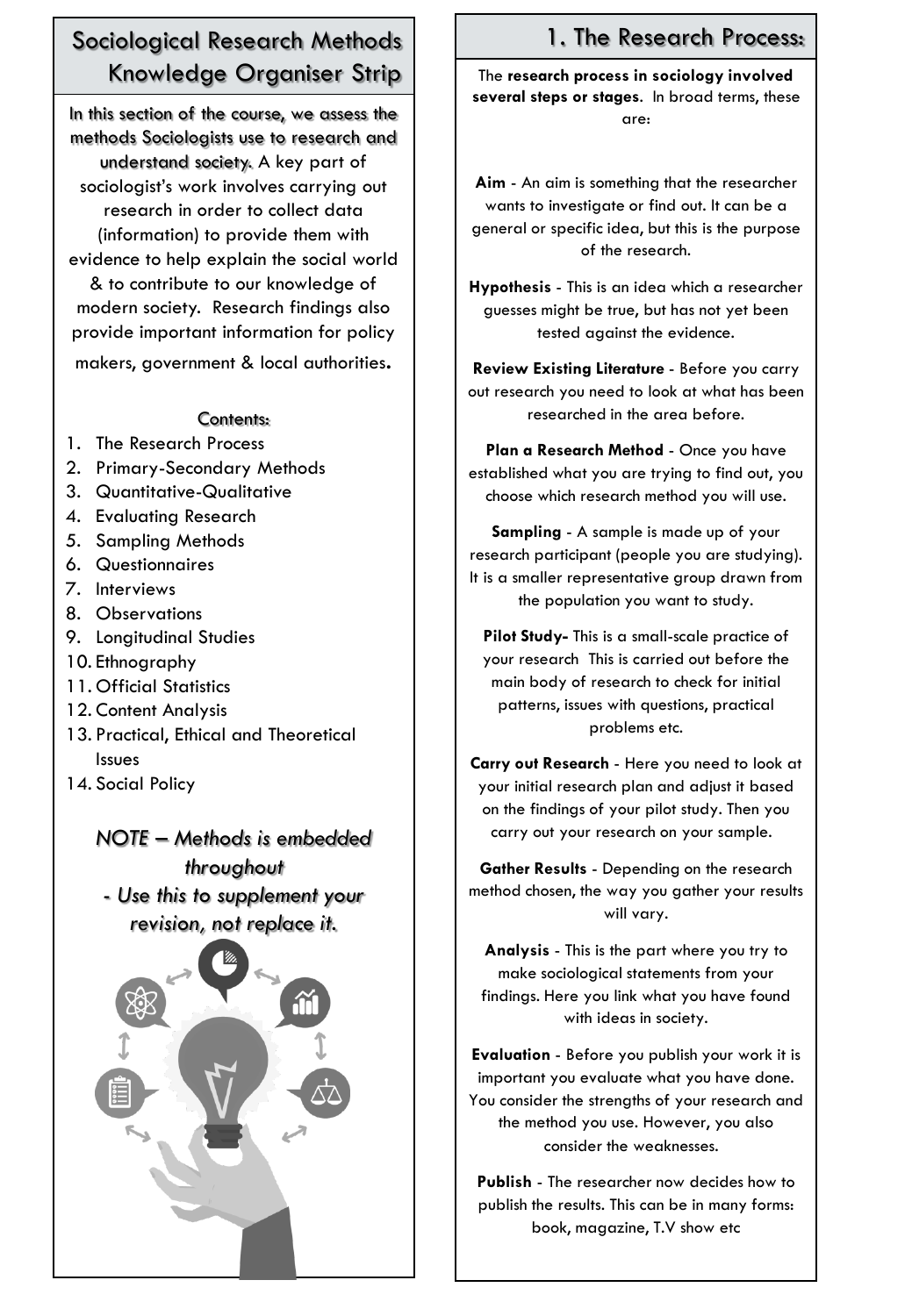# 2. Primary-Secondary – 3. Quantitative-Qualitative

Another influence on a researcher's choice of method is the type of data they want to gather. Data is the information collected by sociologists when they research society and it can be divided into the following types: **Primary data**: This is information that researchers have gathered themselves. E.g. questionnaires, interviews, observations.

**Secondary data:** This is information that has been collected by somebody else & then used by the researcher. E.g. official statistics, historical documents & diaries.

## Quantitative-Qualitative

When a researcher collects data it can also be divided into quantitative data and qualitative data.

**Quantitative data** is numerical, often presented as numbers shown in statistics, in graphs, bar charts, etc.

**Qualitative data** is in-depth material, usually descriptive and presented in a written form.

## Positivism-Interpretivism

Positivism is based on the idea that the only way to obtain knowledge about the world is through scientific methods. Positivist sociologists focus on behaviour that can be observed and measured rather than on people's feelings or emotions. They prefer quantitative research methods such as largescale surveys & prefer to describe society in statistical terms.

Interpretivist - sociologists argue that the subject matter of sociology – people – is completely different from that of the natural sciences. People do not behave like objects or animals. Interpretivist sociologists prefer qualitative methods such as in-depth interviews and participant observation that collect rich, detailed accounts rather than statistics.



# 4. Evaluating Research

Whenever Sociologists conduct or look at research they evaluate it. They want to look at the advantages and disadvantages of the research and data.

Sociologists do this by assessing the:

- Reliability
- Validity
- **Generalisability**
- Representativeness



**Ethics** 

Reliability - means the research should be able to be repeated in a different time and place and similar results will be gained.

Validity - is concerned with whether the research has uncovered truth about social life.

Generalisability - If the research can be generalised (applied) to all people who are similar to the sample, it is considered generalisable.

Representativeness - How much does a study or a sample represent the wider population.

Ethics – What is right or wrong in Sociological Research:

Confidentiality is the need for researchers not to publish the personal details of respondents without their consent

Anonymity is the right of individuals participating in research to not be required to provide their name or personal details or, if they do give this information, it will not appear in any reports arising from the research

Participants should always give their informed consent to the research being conducted so that no deception occurs.

Protection from harm is the belief that nobody should be put in a position where they could come to any emotional or physical harm. People should never be made to feel uncomfortable, embarrassed or threatened & they should have the right to withdraw from the research at any point.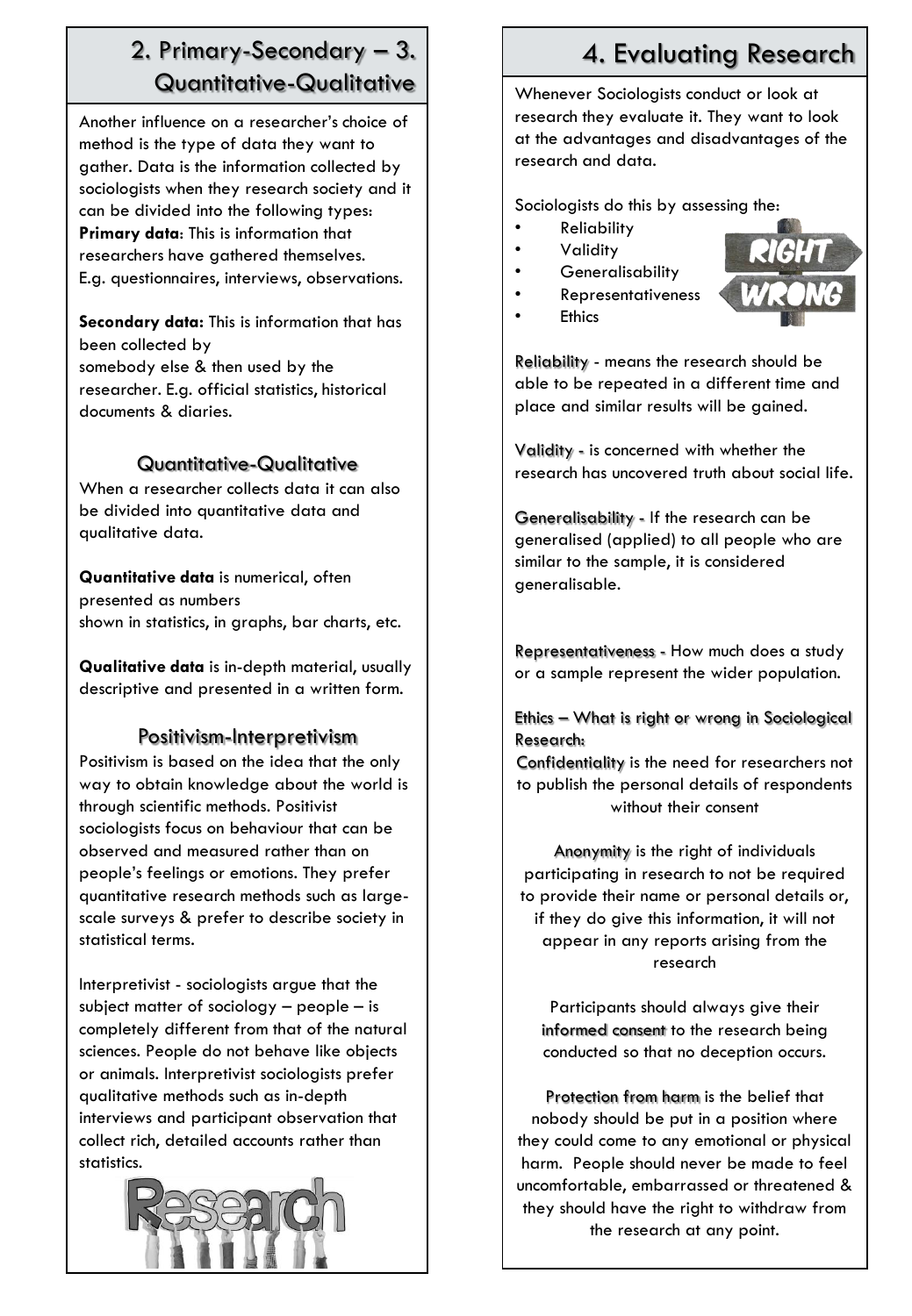# 5. Sampling Methods

When you do research, it would be difficult or impossible to ask questions to everybody in the group you are studying as it would take too long and be too expensive. For example, if you are studying whether '*girls do more work around the house than boys'*, you cannot ask every boy and girl so you only ask a sample of the group.

**Sampling Frame:** this is the list of people from which you take your sample, e.g. school registers

Sampling Methods include:

Probability Sampling – Anyone in the population can be selected using a sampling frame

**Simple-Random Sampling -** To be truly random, everyone in the Population being studied must stand an equal chance of being selected.

**Systematic Random Sampling** - This is when you have a system for choosing your sample, such as picking every  $5<sup>th</sup>$  name on the school registers. It can be quick to organise, but it is not representative as you may end up with more of one type of person than another.

**Stratified Random Sampling -** This sample is divided up into groups to accurately represent the people being studied, e.g. you might have 50% boys and 50% girls, 20% ethnic minority. You could also divide the group by age and by where they live.

Non-Probability Sampling – Samples that are selected on purpose by the researcher. This is used when a sampling frame is unavailable

**Snowball Sampling –** This is where a member of your sampling group introduces you to another participant and helps you recruit further participants.

**Quota Sampling -** Often used in market research, this is when respondents are selected because they represent certain groups in the total population (e.g. due to their age, gender, marital status, etc.).

**Purposive Sampling -** This is selecting a sample according to a known characteristic (being a headteacher or being homeless)



# 6. Questionnaires

A questionnaire is a list of written questions which are completed by a large number of people called respondents. They are normally handed out or posted out for people to self complete, but occasionally the questions are read out to respondents instead. There are two main types of questions that can be used in a questionnaire and most questionnaires will include examples of both.

1. Closed questions are often fixed choice and involve tick box answers. The respondent might be presented

2. Open questions gather more in-depth answers from respondents using words such as 'why'.

There are three main types of questionnaires:

- 1. Online
- 2. Surveys
- 3. Postal

The advantages and disadvantages of questionnaires are:

| <b>Advantages</b>                                                                                                                                          | Disadvantages                                                                                                                                     |
|------------------------------------------------------------------------------------------------------------------------------------------------------------|---------------------------------------------------------------------------------------------------------------------------------------------------|
| Questionnaires<br>can be more<br>accessible for<br>respondents; its<br>easier to find<br>time for an online<br>interview than<br>face to face<br>interview | Low response<br>rates can distort<br>the data<br>Pre-coded<br>questions can be<br>hiased<br>Questionnaires<br>provide little<br>opportunity for   |
| Responses to<br>questionnaires<br>can generally be<br>relatively easy to<br>quantify<br>Questionnaires<br>are generally<br>most cost-<br>effective to      | the researcher to<br>gauge the<br>truthfulness<br>Questionnaires<br>generally limit the<br>possible<br>responses that a<br>respondent can<br>give |
| administer                                                                                                                                                 |                                                                                                                                                   |

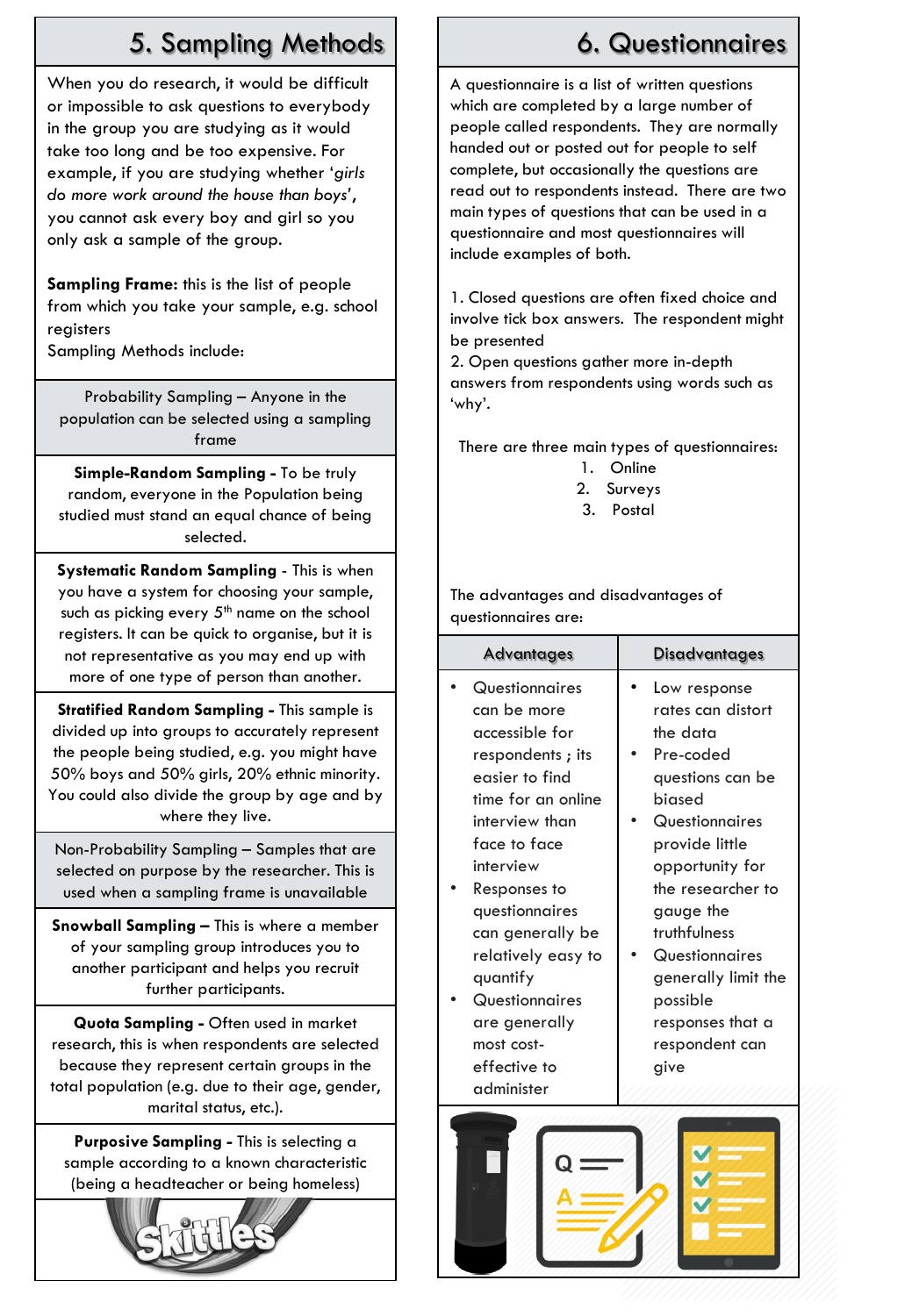# 7. Interviews

These interviews are unstructured and therefore each one is unique. The researcher has an idea of the topic they want to discuss but they do not have set questions to follow. They allow the interview to flow. This produces qualitative data.

A semi- structured interview is a mix of the two. The research has a guide of questions but allows the participant to speak freely.

## Advantages of Structured Interviews

- Questions are standardised so they can be compared.
- They can be easily replicated to check for reliability.
- Interviewers are trained and familiar with the interview schedule so they can help the respondents with any misunderstandings.

### Disadvantages of Structured Interviews

- The interviewer might make some people feel uncomfortable about telling the truth.
- The interviewer can also influence answers by their body language.
- The age, gender and ethnicity of the interviewer can also influence the respondent's answer. This is called the interviewer bias.

## Advantages of Unstructured Interviews

- They are much more flexible so any misunderstandings can be discussed.
- Researchers can explore how interviewees understand their own experiences and behaviour so they can collect detailed data

## Disadvantages of Unstructured Interviews

- In depth interviews are time consuming and expensive.
- It requires the researcher to have skills in order to encourage the participant to open up.
- The interviewer could ask leading questions and influence the responses of the participants.



# 8. Observations

This can be done overtly or covertly. Overt means that the researcher explains his aims and intentions to the group they are observing. Covert means that that the researcher is working under cover.

In a participant observation the researcher joins in with the group.

#### Advantages of Participant Observation

- It allows the observer to study the group in their everyday setting.
- Studies tend to take place over a period of time so the researcher can build a bond with the participants.
- By participating in activities the researcher can see things from the group's perspective and develop a deeper understanding.

## Disadvantages of Participant **Observation**

- It may be difficult for the researcher to gain entry to the group and for the group to trust them.
- Taking notes and recording activities as they happen can be challenging especially if the research is covert.
- The research is time consuming and therefore expensive.
- The observer effect  $-$  the presence of the observer can cause the group to act differently.

In non-participant observation the researcher sits back from the group and observes without joining in.

#### Advantages of Non-participant Observation

- Researchers are less likely to get drawn into the group's activities.
- They can remain objective as they are less likely to let their opinions be influenced by the group.

#### Disadvantages of Non-participant **Observation**

- It is more difficult to see the world through the eyes of group members if they do not participate in their activities.
- The observer effect may change the behaviour of the participants as they are aware of being watched.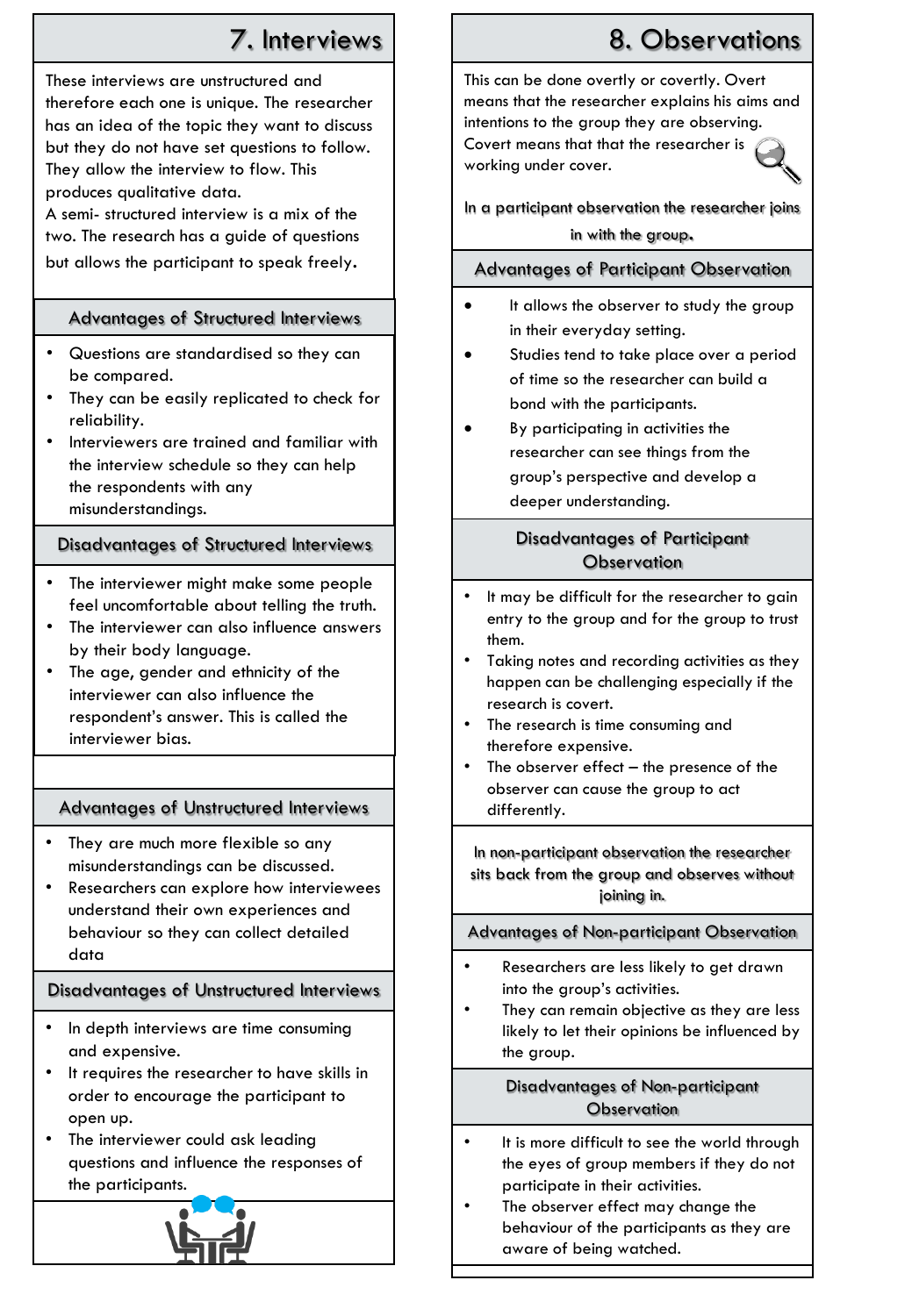# 9.Longitudinal Studies

Longitudinal studies follow a group of people over time. Changes in people's social attitudes and experiences can be examined. However, they are expensive to conduct and there are practical problems in retaining the original sample.

## Advantages of Longitudinal Studies

• Longitudinal studies allow researchers to examine social changes over time. Changes in individuals' daily lives, experiences, behaviour, values and opinions can be identified

# Disadvantages of Longitudinal

- The time scale involved means that longitudinal studies are relatively expensive and time-consuming
- Involvement in a longitudinal study may affect the behaviour of the participants – they might behave differently from the way they would have behaved if they had not been involved in the study.
- There are problems in maintaining contact with the original sample over time: people leave home, move house, move abroad or otherwise disappear for periods of time
- People may change their minds and decide to withdraw from the study.

# 10. Ethnography

Ethnography is the observation & description of group of people & their way of life

## Advantages of Ethnographies

- Based on the direct observation of social behaviour which provides a valid, wellrounded picture of the social behaviour under study
- Type of qualitative research providing detailed in-depth data

# Disadvantages of Ethnographies

- There are ethical problems, particularly with regard to the privacy of informants who can reveal their intimate details.
- The observer effect  $-$  when people are aware they are under study, they may change their behaviour
- Ethnographic research tends to be expensive & time consuming

# 11. Official Statistics

Statistics are a form of secondary data. This means that they are pre-existing as they have been collected by somebody else. Statistics are presented in the form of quantitative data such as birth rates or crime rates. Official statistics are compiled by government departments and agencies.

Sources include The Office for National Statistics and The Department of Education.

## Advantages of Official Statistics

- They save time and money because they have already been collected.
- They are based on large samples.
- They may only provide limited information.
- They allow for comparisons between data and information on trends.
- They can be used as part of a mixed methods study

## Disadvantages of Official Statistics

- They can tell us numbers but not meanings. For example we can know how many divorces are occurring each year but we do not know why.
- Sociologists cannot check the validity of official statistics.

# 12.Content Analysis

A content analysis studies the content of the media. It can measure and analyse the messages produced by the media.

## Advantages of Content Analysis

- Cheap method: You only need access to the media to be able to carry out a content analysis e.g. access to TV or newspapers
- It's a reliable research method: If you use a content analysis grid to measure the output of the media, then it is easy for other researchers to repeat your content analysis and test your results.

## Disadvantages of Content Analysis

- It lacks validity: If the content analysis is just quantitative data it will lack detail and depth of information. E.g. It can show that the media is violent and sexist, but it cannot explain why the media is violent or sexist.
- It is too subjective: This means the results are based on the opinions of the person doing the content analysis; they decide if something they see is violent and sexist.